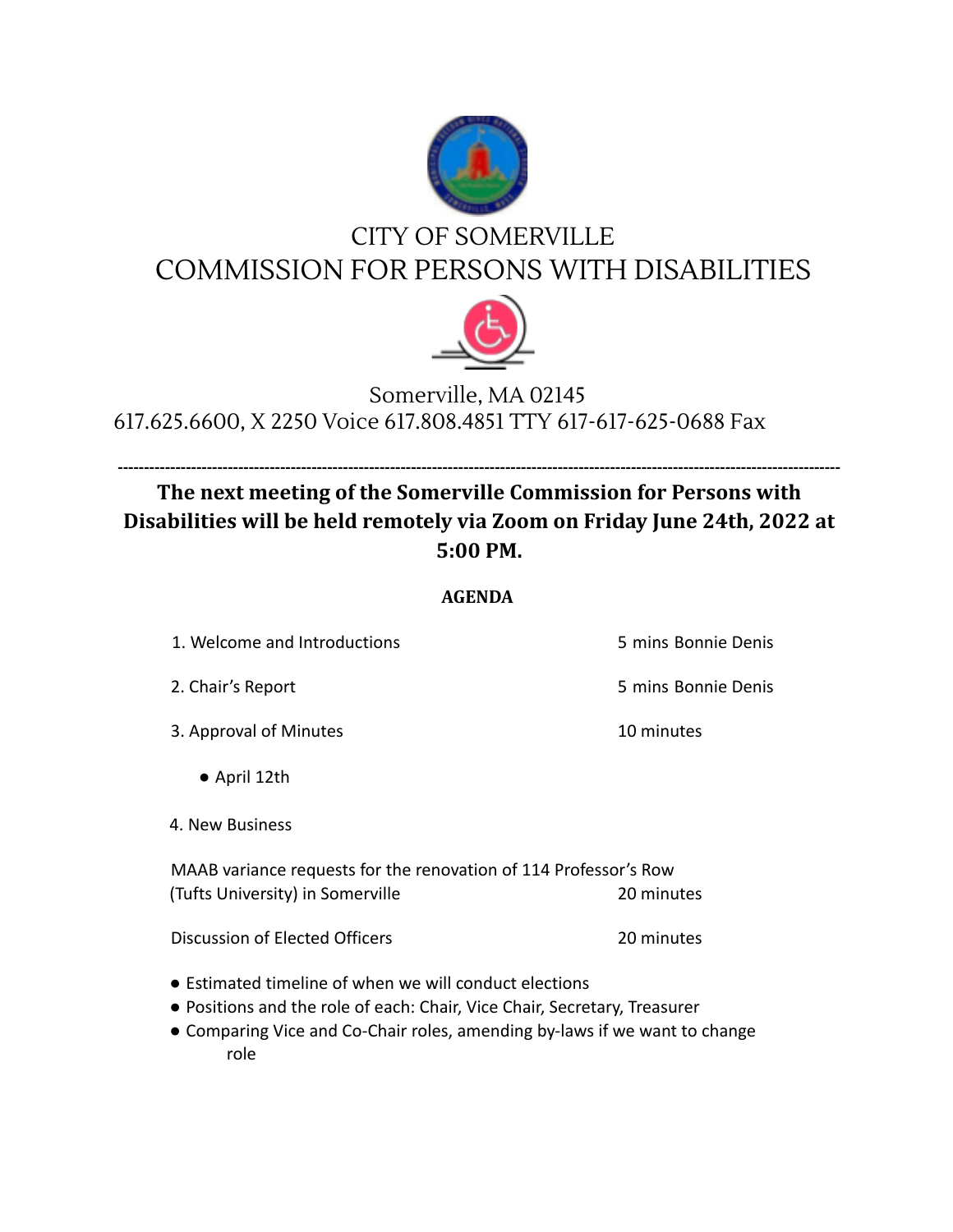Municipal Vulnerability Preparedness Grant 5 minutes

Harriotte Hurie Ranvig

5. Continued Business 15 minutes

SCPD Commissioner Appointment Process Update

Accessible Parking Funds Update

● Resolution 213985 (ID:28960) By City Councilor Scott

Authorizing the Somerville Commission for Persons With Disabilities to disburse at their discretion, and according to the procedures they deem fit, any funds allocated to the account established for the purpose of satisfying MGL Chapter 40 Section 22G, without further approval of the City Council. RESULT: APPROVED. [UNANIMOUS] AYES: BurnleyJr., Kelly, Wilson, GomezMouakad, PinedaNeufeld, Strezo, McLaughlin, Scott, EwenCampen, Clingan, Davis

● How to request funds for our parking fines account

**This meeting will be conducted remotely via Zoom. Please use the following link to access the meeting from your computer, tablet or smartphone:**

<https://us06web.zoom.us/j/83712850931?pwd=RG41Q1ZOSGxQcU94QUhWL0lmQ2pQQT09>

Meeting ID: 837 1285 0931 Passcode: 436856 One tap mobile +16465588656,,83712850931#,,,,\*436856# US (New York) Dial by your location +1 646 558 8656 US (New York)

+1 301 715 8592 US (Washington DC) Passcode: 436856 Find your local number: https://us06web.zoom.us/u/kZoF8QKud